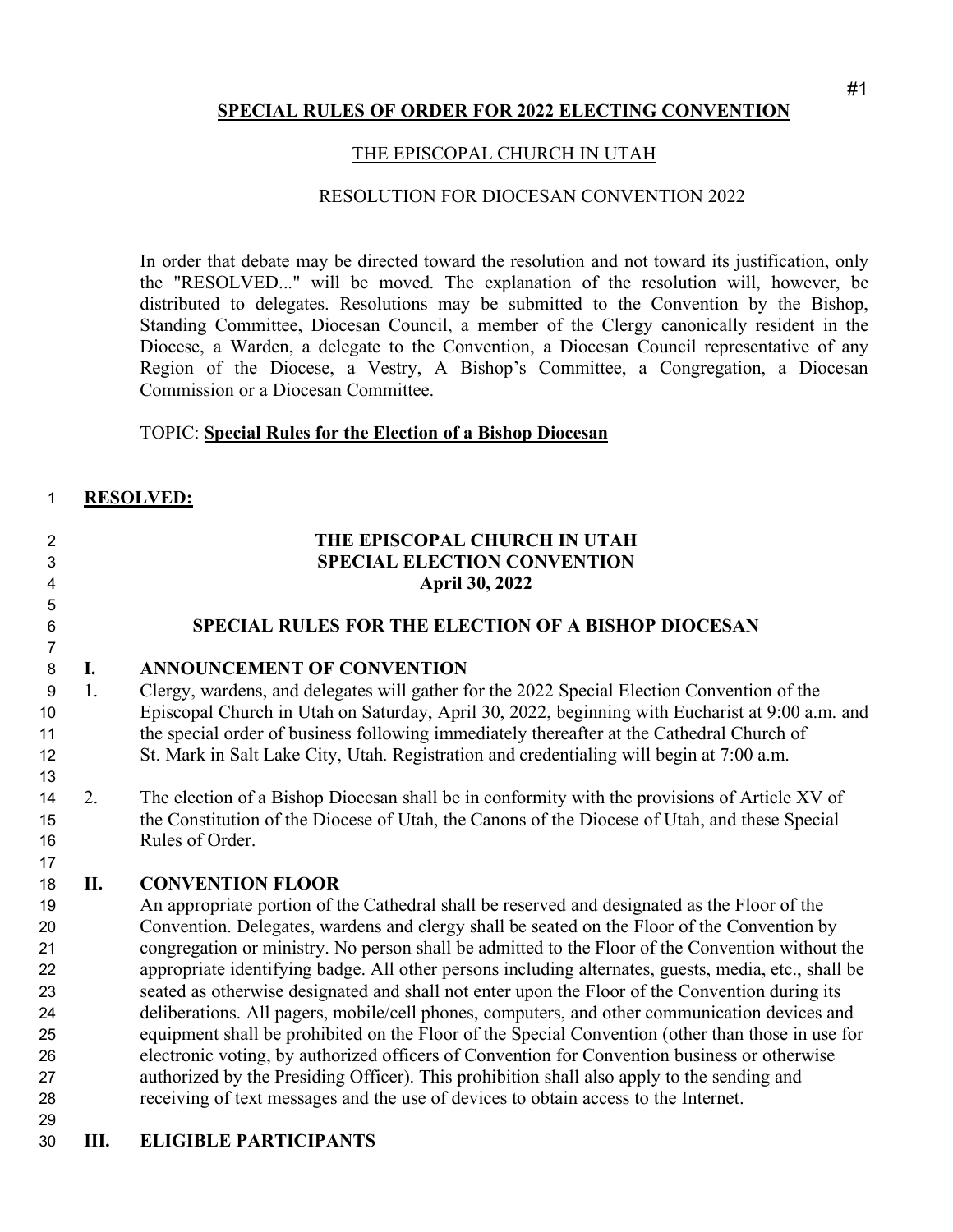As provided by Article V of the Constitution of the Diocese of Utah, the special Election Convention shall be composed of the Bishop, Presbyters, Deacons, and Lay Delegates prescribed in the Constitution and Canons of the Diocese of Utah as follows:

### Constitution:

**Section 3.** The following clergy shall be voting members of Convention.

 (1) Every Clergy Person not under ecclesiastical discipline who is and has been canonically resident within the Diocese and performing the duties of office on a regular basis for a period of six calendar months prior to the first day of the month in which the Convention is held, and who is and has been for the same period:

- (a) regularly elected or appointed to, and officiating in, a parish, mission or institutional ministry within the Diocese, or
- (b) regularly assigned by the Bishop for ministry within the Diocese, or

 (c) regularly working with the consent of the Bishop in whatever occupation and who has, within the preceding twelve months, complied with Title III, Canon 9, Section 3(e) of the General Canons of the Episcopal Church;

- (2) Every Clergy Person not under ecclesiastical discipline who is and has been canonically resident within the Diocese for a period of six calendar months prior to the first day of the month in which the Convention is held, who retires from active service by reason of age or permanent disability according to the records of the Church Pension Fund; and
- (3) A Bishop, Bishop Coadjutor or Bishop Suffragan of the Diocese not under ecclesiastical discipline who has resigned and who resides within the Diocese.

 **Section 4.** Lay Delegates shall consist of delegates from each Parish and Mission. Delegates from Parishes and Missions shall be adult Communicants in Good Standing in the respective Parish or Mission they represent and are entitled to vote for members of the Vestry or Bishop's Committee of the Parish or Mission. The number and selection of delegates from each Parish or Mission shall be as specified in the Canons. In addition, if authorized by the Canons, Institutions or other groups may elect delegates. The qualifications and election of other delegates as authorized by the Canons shall be as specified by the Canons.

**Section 5.** The Convention shall be the final judge of the qualification of its members.

 **Section 6.** Lay Members of the Council and Standing Committee, the Chancellor, the Treasurer, and the Secretary shall have seat and voice in the Convention but be without vote unless otherwise entitled to vote**.** 

Canons: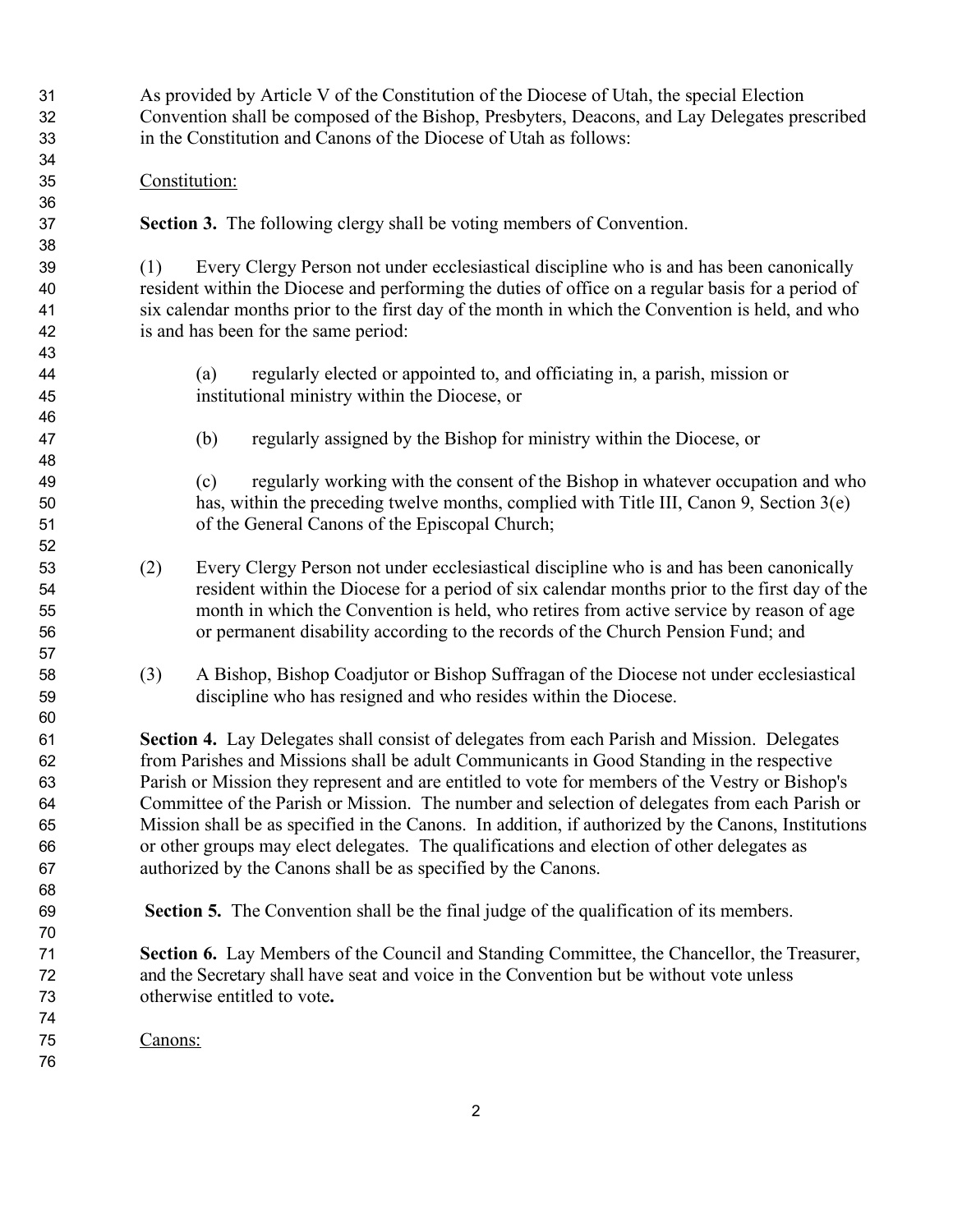- **1.2.6** The Certificates of Lay Delegates required under Canon 1.2.5 shall be forwarded to the Secretary at least thirty (30) days prior to the meeting of Convention. Such certificates shall be the source of the Secretary's list of Lay Delegates.
- 2. The Bishop shall have the authority to permit electronic attendance, participation and voting by clergy in situations where ill health makes physical attendance at the Convention difficult or impossible or where travel for non-resident clergy would be unduly burdensome.
- 

# **IV. CREDENTIALS/REGISTRATION**

- 1. An identifying badge will be issued at the credentials desk at the time of registration identifying each person as clergy, or warden, or lay delegate, all three categories being entitled to vote.
- 2. Others allowed the privilege of the Floor, but not entitled to vote, will be given an appropriate identifying badge. This category includes:
- members of the Nominating Committee and Transition Committee who are not delegates, wardens or clergy;
- members of the Committee on Planning and Arrangements;
- members of the clergy who are not entitled to vote;
- Ex officio members of Convention;
- members of the Credentials Committee;
- tellers, pages and arrangements staff;
- sergeant-at-arms and assistants.
- 3. If a nominee is a Member of Convention, he or she may vote but shall not be present on the Convention Floor during the election portion of the Special Convention.

# **V. SUBSTITUTION OF ALTERNATES**

1. No vote may be cast by proxy.

# 2. If a member of the clergy entitled to vote is absent, no substitute is qualified to cast a vote.

- 3. If a warden entitled to vote is absent, no substitute is qualified to cast a vote.
- 4. At the time of registration, alternates may be substituted for delegates only upon written authorization of the priest or warden in charge of a congregation/ministry, submitted to the Committee on Credentials. Upon verification by the Committee on Credentials, the Secretary or Assistant Secretary of Convention will certify and substitute the alternate's name on the delegate list, and issue a new identifying badge.
- 5. A congregation/ministry entitled to vote at the Convention, but not having present a sufficient number of elected delegates and alternates to cast the total number of votes to which the congregation/ministry is entitled, may qualify members of the congregation/ministry who shall be communicants in good standing in that congregation/ministry. The priest or warden in charge of the congregation/ministry desiring to qualify a member to vote must certify in writing to the Committee on Credentials that a vacancy does exist, that there are not sufficient elected delegates or alternates to fill the position, and that the individual so named is a qualified member
	-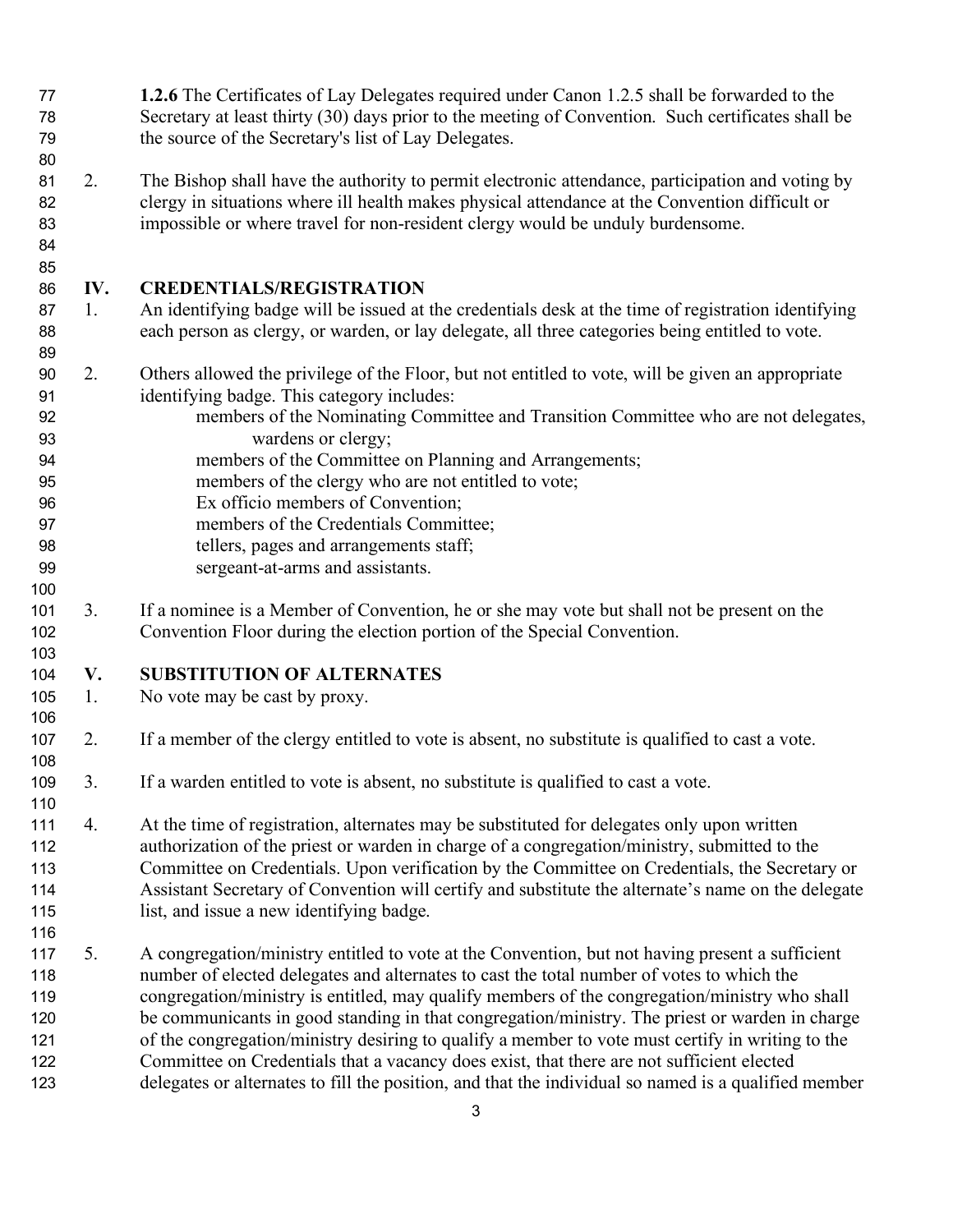- of the congregation/ministry in which the vacancy exists. Upon verification by the Committee on Credentials and approval by the Presiding Officer, the Secretary or Assistant Secretary of Convention will certify and substitute the name on the delegate list and issue a new identifying badge.
- 6. If a delegate leaves the Convention the delegate shall go the Credentialing desk with his/her credentials and with an alternate who has previously been certified by the Committee on Credentials as an alternate from his/her parish. The delegate and alternate shall turn in their badges, the name of the alternate shall be substituted on the delegate list, and the alternate shall receive a delegate's badge. Once a delegate has been replaced by an alternate, that delegate may not return to the Floor.

### **VI. NON-MEMBER SEATING**

 Sessions of the Convention shall be open to the public through closed circuit television to the extent seating is available in the Dean's Hall or the ECCU.

### **VII. ORDER OF CONVENTION**

- 1. The Bishop or other Presiding Officer will call the Convention to order immediately following the celebration of the Holy Eucharist at 9:00 a.m. on Saturday, April 30, 2022.
- 2. The Chancellor shall present these Special Rules of Order to the Convention as adopted by the 2022 Annual Convention of the Episcopal Church in Utah and any amendments thereto.
- 3. The Standing Committee shall report the actions taken to provide for the election of a Bishop Diocesan.
- 4. The Presiding Officer shall report to the Convention the names of those serving on the Committee on Credentials and request that those so named to the Committee on Credentials be confirmed by the Convention. Following confirmation of the Committee on Credentials, that Committee shall present a report of the clergy, wardens and delegates entitled to vote, and a determination that a quorum is present, after which the report shall be submitted to the Convention for adoption.
- 5. The Presiding Officer shall report to the Convention the names of the tellers for the Convention, and request that those named as tellers be confirmed by the Convention.
- 6. The Presiding Officer shall report to the Convention the names of those serving on the Committee on Planning and Arrangements and appoint a timekeeper.
- 7. The Committee on Planning and Arrangements will have the responsibility for the order of business of the Convention once it is formally convened.
- 8. The Presiding Officer shall appoint a sergeant-at-arms and such assistants as the Presiding Officer deems necessary for the safeguarding of the Convention.
- 9. The sole order of business shall be the election of a Bishop Diocesan.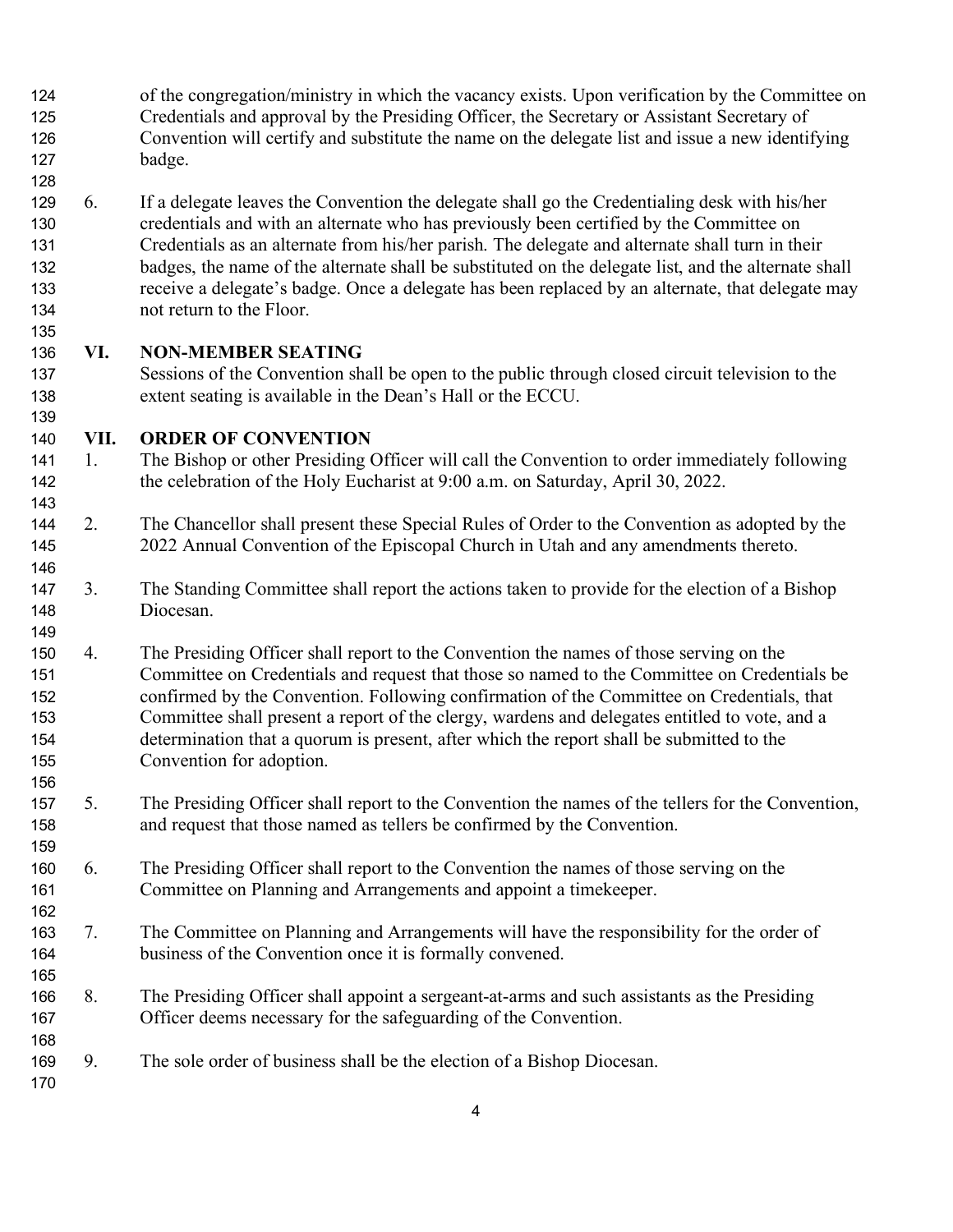- 10. When the Presiding Officer shall announce that nominations for the election of a Bishop Diocesan are in order, he or she shall first recognize a member of the Nominating Committee to present, in alphabetical order, the nominations of the committee which have been published and distributed to all members of the Convention as Nominees of the Nominating Committee, whereupon such persons shall be deemed to have been duly nominated and seconded.
- 11. There shall be no nominations from the Floor of Convention unless so ordered by a two-thirds (2/3) majority of the clergy and lay delegates voting as a single house. There shall be no nominating speeches or speeches in support of any Nominees. No printed material regarding nominees, other than the Report of the Nominating Committee shall be allowed on the floor.
- 12. At the conclusion of the report of nominations, the nominations shall be closed and the names of all candidates—those nominated by the Nominating Committee and any nominated from the floor—shall be listed in alphabetical order and the list shall be projected on a screen or otherwise displayed to the members of the Convention. The list shall be on display until the conclusion of 186 the final ballot.
- 13. The Convention shall proceed to electronic ballot, by order, until a Nominee receives a majority in both orders of those voting, providing a quorum shall be present as provided by the Canons, and a Nominee is thereby elected Bishop Diocesan. There shall be no proxy voting and no write- in votes; any ballot with a write-in will be included in the total of ballots cast, but the vote for the person written in will be invalid. A vote conducted through reliable electronic means shall be deemed a written ballot, fulfilling any requirement in the Constitution and Canons that a vote be conducted by written ballot. Electronic votes shall be deemed anonymous, provided, however, that each electronic ballot shall designate whether the voting delegate is a member of the lay or clerical order.
- 14. A Nominee may remove his or her name from the ballot at any time during the voting by advising the Secretary in writing, by telephone or by fax message signed by the Nominee. Once a Nominee has withdrawn, his or her name may not be re-entered on the ballot.
- 15. Nominations may be reopened at any time on a two-thirds (2/3) majority vote of the clergy and lay delegates voting as a single house.
- 16. The counting of ballots shall not begin until all ballots have been cast. When balloting has been completed, the ballots shall be counted by the tellers and results shall be reported in writing to the Presiding Officer who shall cause the results to be announced and displayed to the Convention.
- 17. The Special Convention may recess from time to time as it shall vote. Otherwise, voting shall continue until an election occurs or the Presiding Officer requests a response to the question: "Shall the Special Convention continue to ballot?" If the question is answered in the affirmative, by a majority of the delegates present and entitled to vote, the Special Convention shall act accordingly and continue the election process. If the question is answered in the negative by a majority of delegates present and entitled to vote, the election process shall end and the Special Convention shall consider what further course it wishes to follow.
-